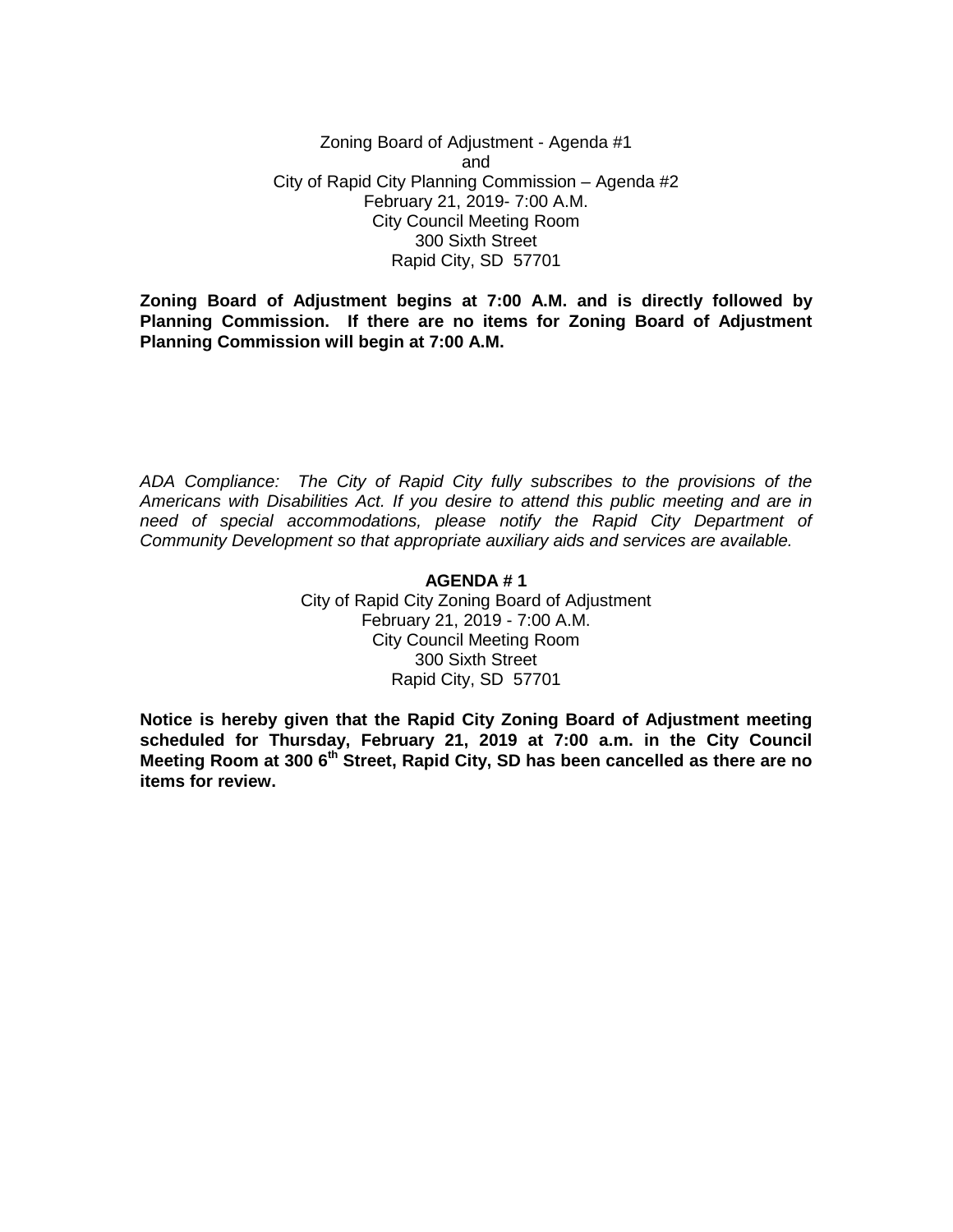*ADA Compliance: The City of Rapid City fully subscribes to the provisions of the Americans with Disabilities Act. If you desire to attend this public meeting and are in need of special accommodations, please notify the Rapid City Department of Community Development so that appropriate auxiliary aids and services are available.*

> **AGENDA # 2** City of Rapid City Planning Commission February 21, 2019 - 7:00 A.M. City Council Meeting Room 300 Sixth Street Rapid City, SD 57701

SOME OF THE ITEMS ON THIS AGENDA ARE SUBJECT TO A PUBLIC HEARING *OR CONSIDERATION BY THE RAPID CITY COUNCIL FOR FINAL ACTION. PLEASE CONTACT THE DEPARTMENT OF COMMUNITY DEVELOPMENT STAFF FOR INFORMATION REGARDING THE DATE ANY PARTICULAR ITEM MAY BE CONSIDERED BY THE CITY COUNCIL.*

# **Consent Calendar**

**The following items have been placed on the Consent Calendar for action to be taken on all items in accordance with staff's recommendation by a single vote. Any item may be removed from the Consent Calendar by any Planning Commissioner, staff member, or audience member, for separate consideration:**

#### **---CONSENT CALENDAR---**

- 1. Approval of the February 7, 2019 Planning Commission Meeting Minutes.
- 2. No. 19RZ002 Morgans Subdivision

A request by KTM Design Solutions, Inc for Sharaf 5 Properties, LLC to consider an application for a **Rezoning from High Density Residential District to Urban Commercial District** for property generally described as being located at 12 E. Kansas City Street.

- 3. No. 19RZ003 Morgans Subdivision A request by KTM Design Solutions, Inc for Sharaf 5 Properties, LLC to consider an application for a **Rezoning from General Commercial District to Urban Commercial District** for property generally described as being located at 12 E. Kansas City Street.
- 4. No. 19PL002 Una-Del Acres No. 2 A request by D. C. Scott Surveyors, Inc for Robert T. Sundby to consider an application for a **Preliminary Subdivision Plan** for proposed Lot 12A and Lot 12B of Una-Del Acres No. 2, property generally described as being located southwest of the intersection of Sheridan Lake Road and Wildwood Drive.
- 5. No. 19PL004 Orchard Meadows No. 2 A request by KTM Design Solutions, Inc for Yasmeen Dream LLC to consider an application for a **Preliminary Subdivision Plan** for proposed Lot 1 and Lot 2 of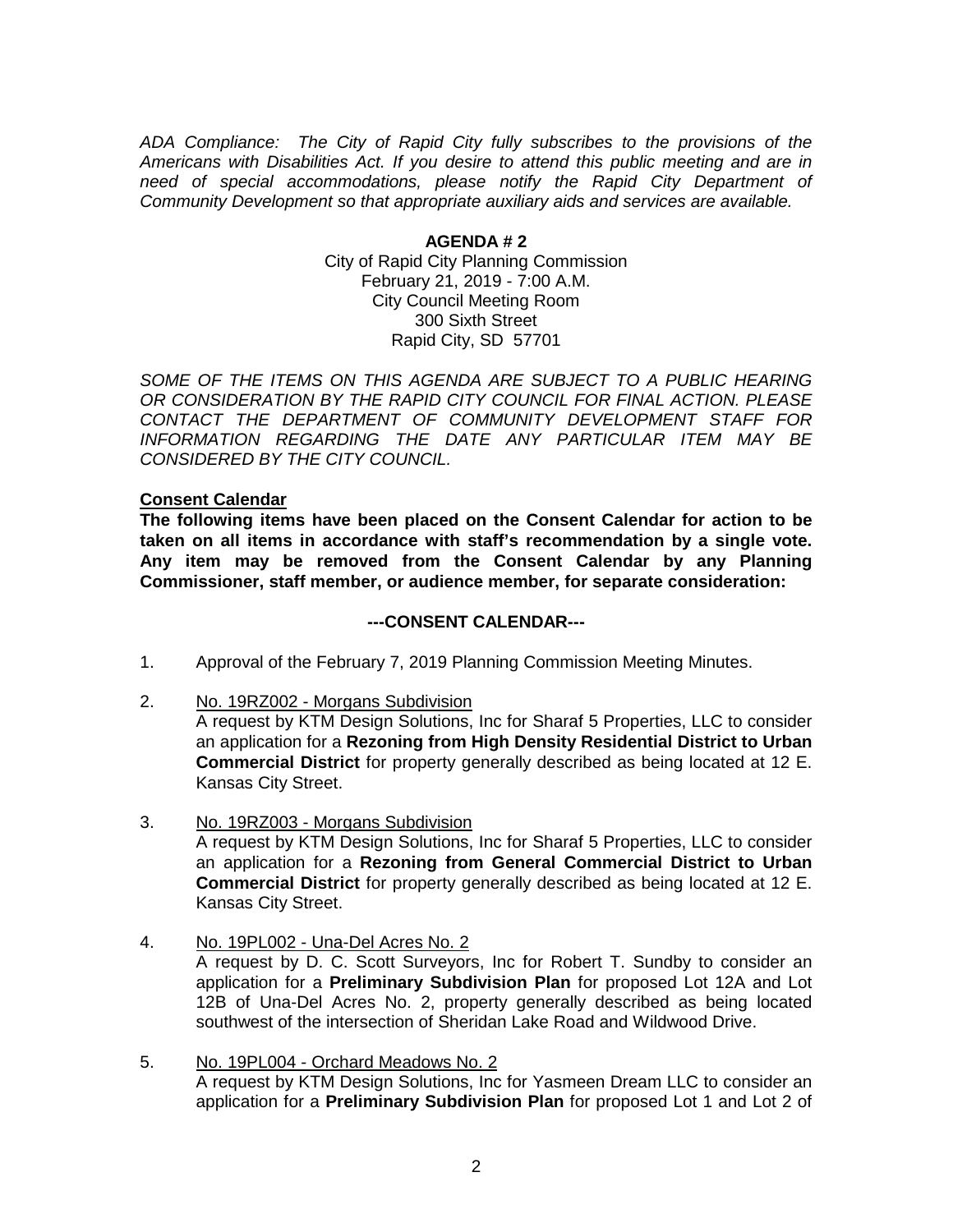Orchard Meadows No.2, property generally described as being located southeast of the intersection of Elk Vale Road and E. Highway 44.

6. No. 19PL005 - Big Sky Subdivision

A request by KTM Design Solutions, Inc for DTH, LLC to consider an application for a **Preliminary Subdivision Plan** for proposed Lots 2 thru 13 and drainage lot of Block 9 and Lots 2 thru 14 of Block 10 of Big Sky Subdivision, property generally described as being located west of the intersection of Degeest Drive and Avenue A.

7. No. 19PL006 - Homestead Subdivision

A request by Sperlich Consulting, Inc for Sodak Development Company to consider an application for a **Preliminary Subdivision Plan** for proposed Lots 9 thru 19 of Block 4, Lots 11 thru 17 of Block 5, Lot 8 of Block 9, Lots 7 thru 21 of Block 10 and Lots 1 thru 7 of Block 11 of Homestead Subdivision, property generally described as being located east of the existing terminus of Homestead Street.

8. No. 19PL007 - Auburn Hills Subdivision

A request by Sperlich Consulting, Inc for Doeck, LLC to consider an application for a **Preliminary Subdivision Plan** for proposed Tract A, Lots 22 thru 40 of Block 4, Lot 2 and Lot 3 of Block 11 and Lots 1 thru 14 of Block 15 of Auburn Hills Subdivision, property generally described as being located north of the intersection of Cobalt Drive and Coal Bank Drive.

- 9. No. 19PL008 Johnson Ranch Subdivision A request by KTM Design Solutions, Inc. for Yasmeen Dream, LLC to consider an application for a **Preliminary Subdivision Plan** for proposed Lot 57 of Block 2, Lot E Revised, Lot F Revised and Tract B Revised of Johnson Ranch Subdivision, property generally described as being located east of Provider Boulevard.
- \*10. No. 19PD005 Johnson Ranch Subdivision

A request by KTM Design Solutions, Inc for Yasmeen Dream, LLC to consider an application for a **Major Amendment to a Planned Development to expand the boundaries, construct a public park** for property generally described as being located east of Provider Boulevard.

*The Rapid City Planning Commission's action on this item is final unless any party appeals that decision to the Rapid City Council. All appeals must be submitted in writing to the Department of Community Development by close of business on the seventh full calendar day following action by the Planning Commission.*

11. No. 19RZ004 - Johnson Ranch Subdivision

A request by KTM Design Solutions, Inc for Yasmeen Dream, LLC to consider an application for a **Rezoning from General Commercial District to Medium Density Residential District** for property generally described as being located east of Provider Boulevard.